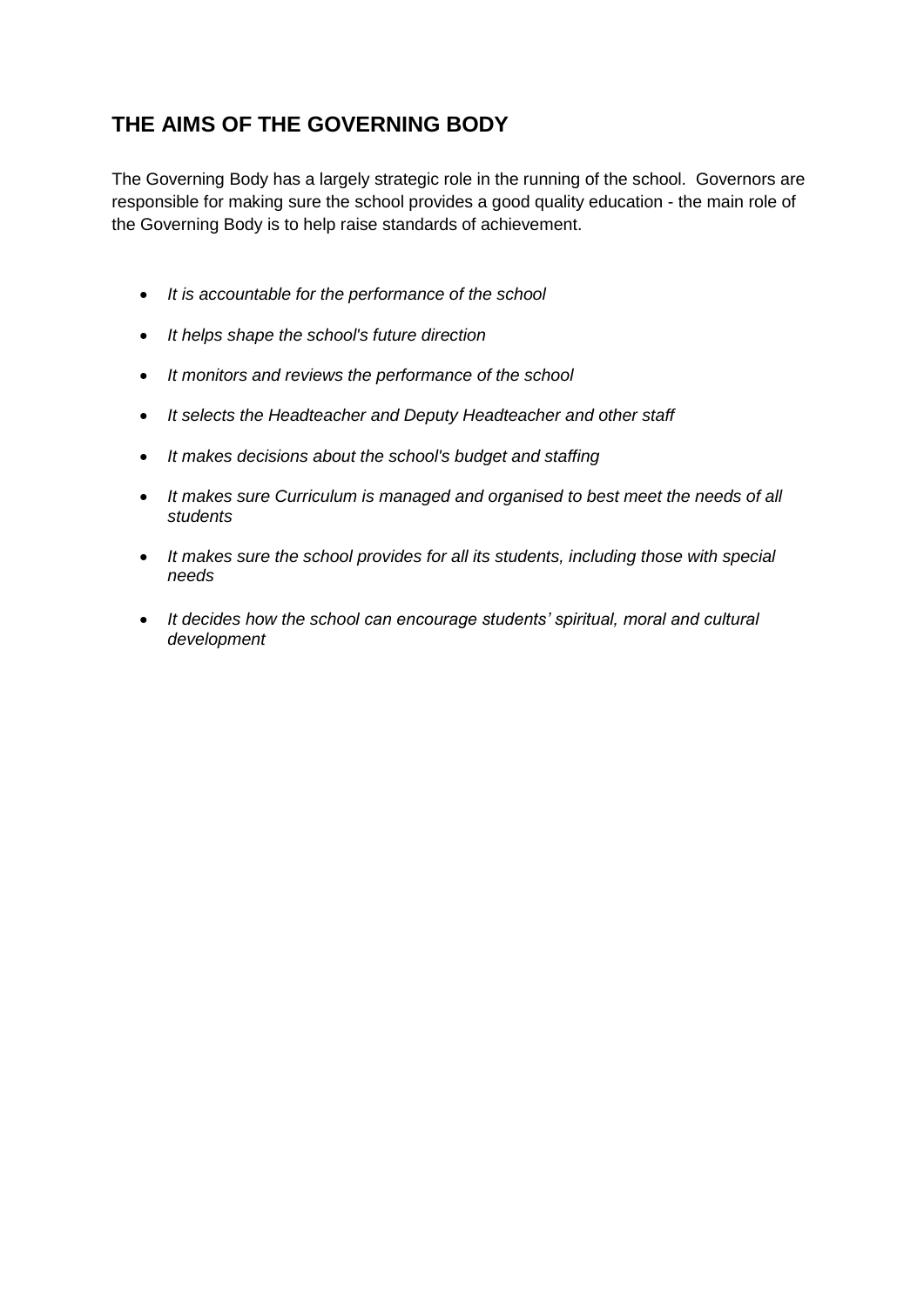# **THE ROLE OF THE HEADTEACHER AND THE GOVERNING BODY**

An outline of the roles and responsibilities is included in the following table. The list represents the statutory duties, it does not fully represent the work that Governors do in acting as a critical friend to the school.

|                  | <b>Governing Body</b>                                                                                                                                                                                                                                                                                                                                    | <b>Headteacher</b>                                                                                                                                                                        |
|------------------|----------------------------------------------------------------------------------------------------------------------------------------------------------------------------------------------------------------------------------------------------------------------------------------------------------------------------------------------------------|-------------------------------------------------------------------------------------------------------------------------------------------------------------------------------------------|
| Planning         | • The Governing Body and Headteacher agree the aims, values, ethos and priorities of the<br>school. These will be identified in the School Development Plan.                                                                                                                                                                                             |                                                                                                                                                                                           |
| Curriculum       | • Determines curricular policy in consultation<br>with the Headteacher.<br>• Encourages Governors to take an interest in<br>specific curriculum areas.<br>• Ensures the effective delivery of the<br>curriculum.<br>• Determines curriculum policies such as<br>SEND, Equality and Sex Education.                                                        | • Draws up school curriculum plan<br>including any legal requirements.<br>• Ensures detailed implementation of<br>curriculum.<br>• Ensures that statutory assessments are<br>carried out. |
| Staffing         | • Selects and appoints Headteacher and<br>Deputy Headteacher - and has involvement in<br>appointing other staff.<br>• Determines staffing complement, considers<br>and approves staffing plan.<br>• Determines procedures for appointing staff<br>and participates upon request.<br>• Adjudicates on personnel issues referred to it.                    | • Draws up staffing plan.<br>• Selects staff within the limits of<br>delegation agreed by the Governing<br>Body.<br>• Directs and manages staff and handles<br>personnel issues.          |
| H&S/<br>Premises | • Receives regular reports on inspections<br>through the H&S Committee - sets and<br>implements budgeted expenditure and<br>projects.<br>• Approves Health and Safety policy.<br>• Determines use of premises (after the end of<br>the normal school day) and lettings policy<br>• Supports the school in pressing SPIE FM for<br>repairs/capital works. | • Ensures regular inspections are carried<br>out and Health and Safety issues are<br>addressed.<br>• Implements Governing Body policy for<br>use of premises.                             |
| Finance          | • Approves budget.<br>• Agrees limits of delegation and virement.<br>• Monitors and oversees School Accounts.<br>• Determines policy for charging for school<br>activities.                                                                                                                                                                              | • Draws up budget.<br>• Incurs expenditure within delegated<br>limits.<br>• Provides for the monitoring of the budget<br>and operates systems.<br>• Implements policy for charging.       |
| Students         | • Statement of general principles on<br>disciplinary matters.<br>• Receives appeals against exclusion and<br>directs the Headteacher as appropriate.<br>• Institutes Appeals Committees where<br>appropriate.                                                                                                                                            | • Develops discipline policy and<br>implements it.<br>• Excludes and re-instates students.                                                                                                |
| Parents          | • Follows school complaints procedure.<br>• Ensures the publication of the School<br>Prospectus.                                                                                                                                                                                                                                                         | • Provides relevant data.<br>• Advises Governors and answerable for<br>complaints.                                                                                                        |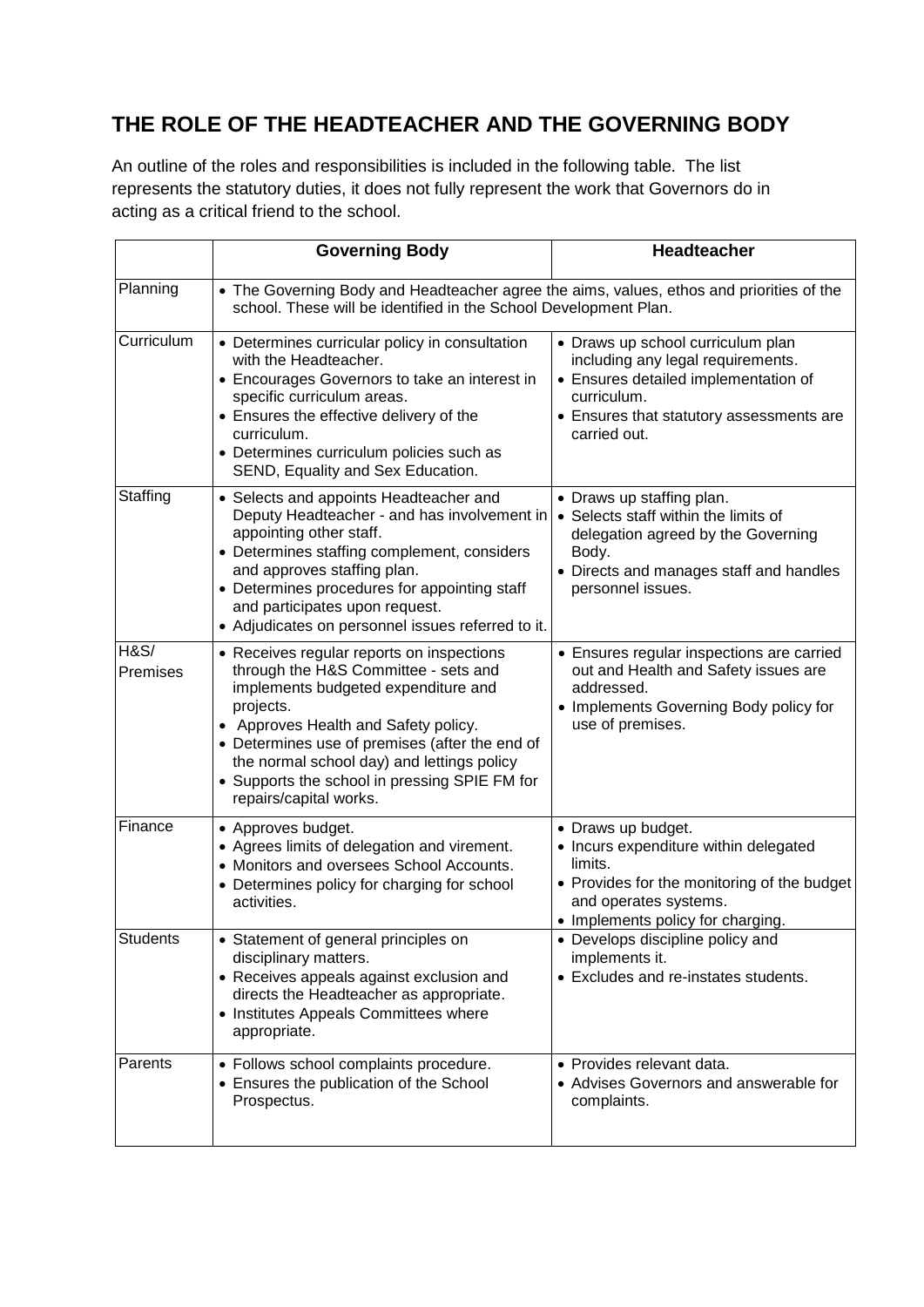# **GOVERNORS' CODE OF CONDUCT**

It is important that confidence in the good governance and probity of academies generally and Weatherhead High School (the Academy) in particular is maintained. In order to assist the Governing Body achieve this, the Academy has adopted this Code of Conduct for Governors (the Code).

## **The Academy**:

- aims to establish a Governing Body that is competent, accountable, independent and diverse that promotes best practice in governance
- shall use The Good Governance Standard for Public Services as a guide to help the Board achieve good governance but also as a tool to regularly assess the strengths and weaknesses of the Academy's governance practice and improve it.
- aims to make sure that its Governors promote and uphold high standards of conduct, probity and ethics.

Each Governor shall uphold the seven principles of public life identified by the Nolan Committee and requires its Governors to act in accordance with the Academy's Articles of Association (the Articles) and the code

# **Standards in public life** (May 1996)

Each Governor shall obey the Articles and decisions taken by the Governing Body in accordance with the Articles.

## **Application of the code**

This code applies to all Governors and committee members of the Academy when exercising any of the Governing Body's powers delegated to them under the Articles.

By accepting appointment to the Governing Body, each Governor agrees to accept the provisions of this code.

## **The good governance standard for public services**

The standard prepared by The Independent Commission on Good Governance in Public Services in 2005 comprises six core principles of good governance, each with its supporting principles. Set out below is an extract of these core principles.

## **We will**:

- be clear about the Academy's purpose and its intended outcomes for citizens and students
- make sure that students receive a high quality education
- make sure that taxpayers receive value for money.

*Good governance means focusing on the organisation's purpose and on outcomes for citizens and service users*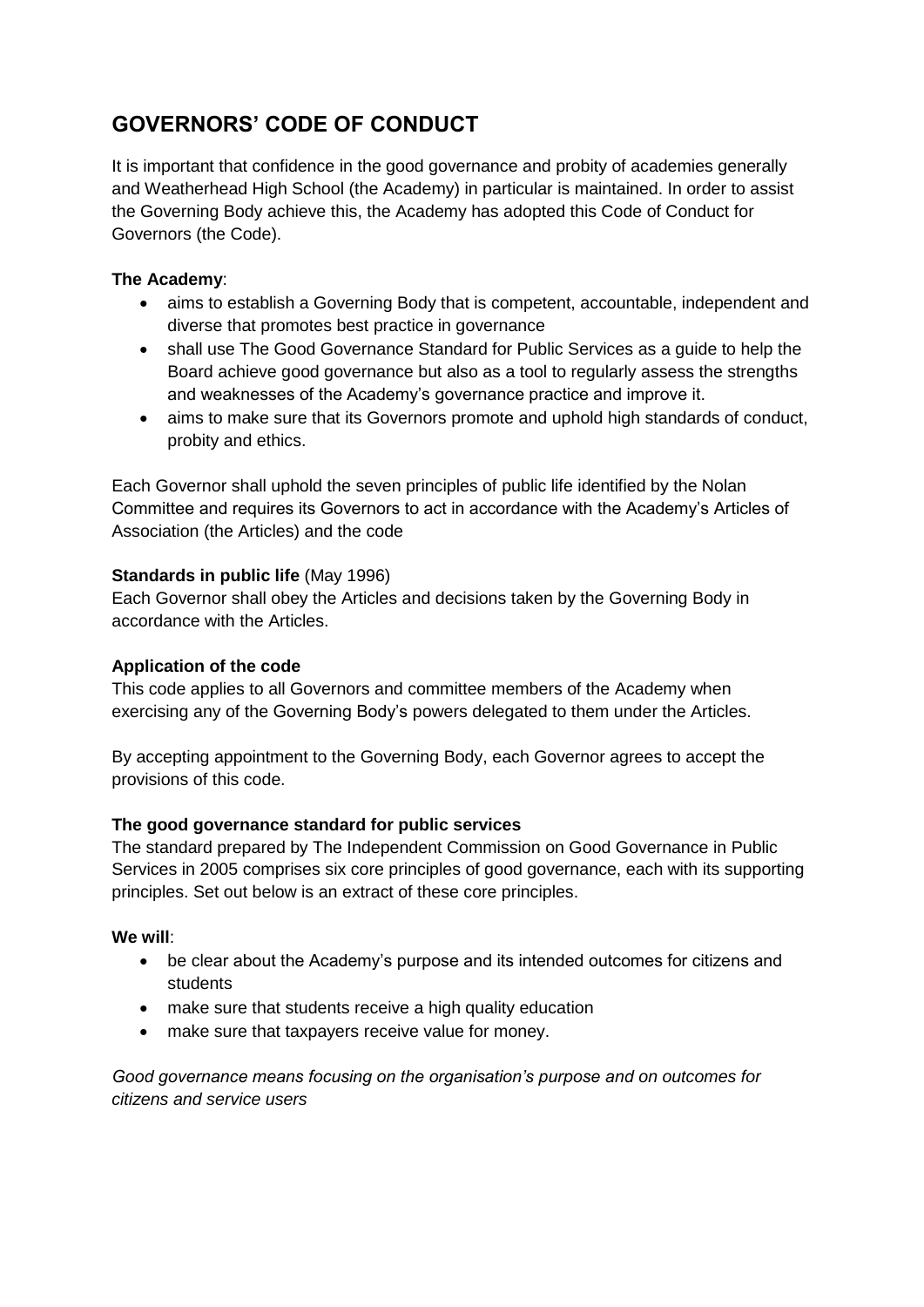### **We will**:

- be clear about the functions of the Governing Body
- be clear about the responsibilities of non-executives and the executive, and making sure that those responsibilities are carried out
- be clear about relationships between Governors and the public.

*Good governance means performing effectively in clearly defined functions and roles.*

### **We will**:

- put organisational values into practice
- behave in ways that uphold and exemplify effective governance.

*Good governance means promoting values for the whole organisation and demonstrating the values of good governance through behaviour.*

#### **We will**:

- be rigorous and transparent about how decisions are taken
- have and use good quality information, advice and support
- make sure that an effective risk management system is in operation.

*Good governance means taking informed transparent decisions and managing risk.*

#### **We will**:

- make sure that appointed and elected Governors have the skills, knowledge and experience they need to perform well
- develop the capability of people with governance responsibilities and evaluate their performance, as individuals and as a group
- strike a balance, in the membership of the Governing Body, between continuity and renewal.

*Good governance means developing the capacity and capability of the Governing Body to be effective.*

#### **We will**:

- understand formal and informal accountability relationships
- take an active and planned approach to dialogue with and accountability to the public
- take an active and planned approach to responsibility to staff
- engage effectively with institutional stakeholders.

*Good governance means engaging stakeholders and making accountability real.*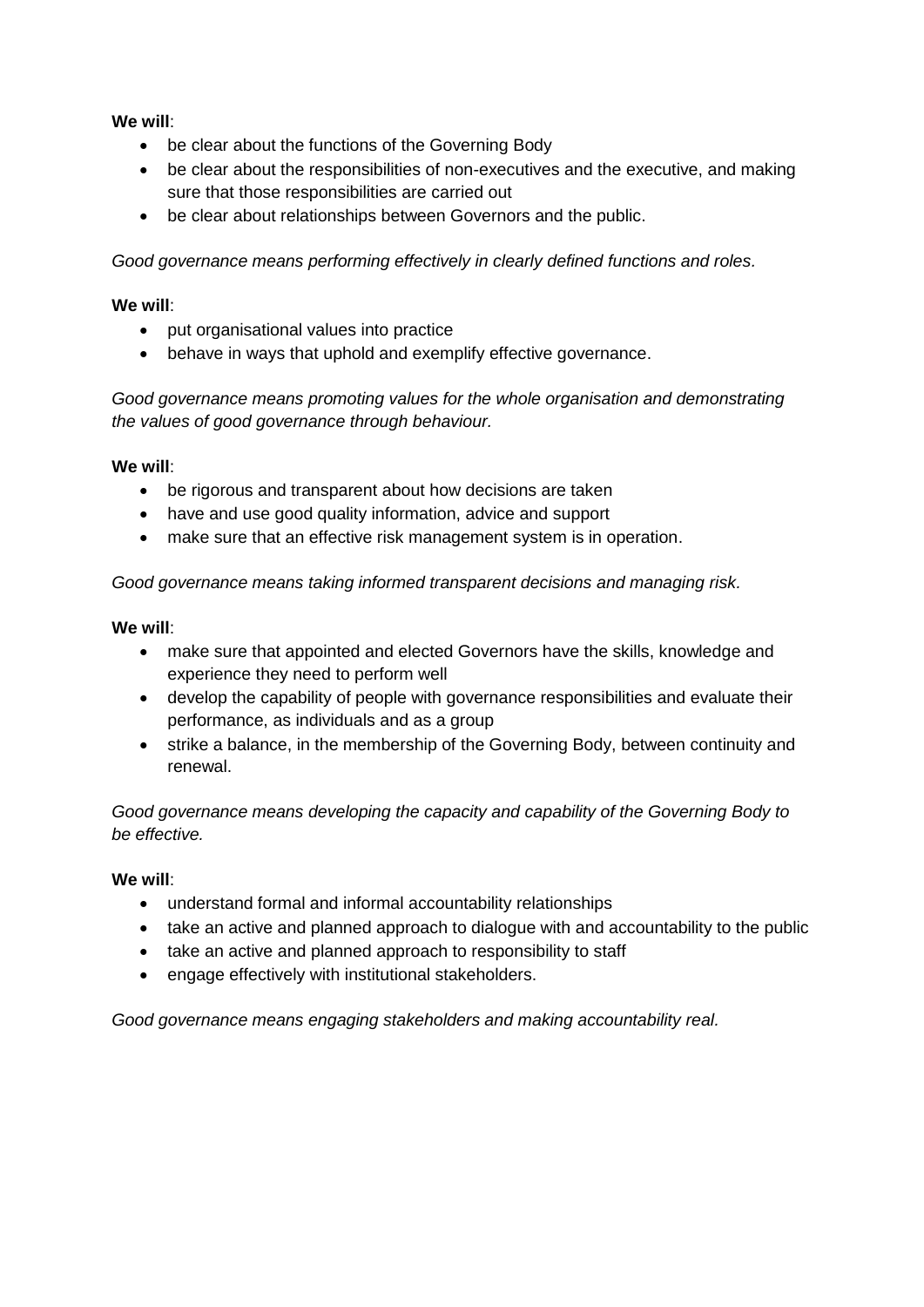# **Nolan principles**

The Governing Body expects each Governor to uphold the following principles based on the Nolan Committee's work:

- **Selflessness** take decisions solely based on the Vision and Values of the Academy.
- **Integrity** not be compromised in carrying duties by outside organisations or personal interest.
- **Objectivity** remain impartial and ensure choices are made on merit alone.
- **Accountability** be responsible for decisions and actions.
- **Openness** give reasons for actions wherever possible and restrict information only when the wider public interest clearly demands.
- **Honesty** declare any private interests and take steps to resolve any conflicts arising in a way that protects the public interest.
- **Leadership** promote these principles by example.

Additionally, the Governing Body expects Governors to promote equality and diversity in all aspects of the Academy's governance and when carrying out any of their functions.

# **Duties & responsibilities of Governors**

## *Governors shall:*

Fulfil their responsibilities and duties as a Governor of the Academy in good faith and in accordance with the general law including (but not limited) to:

- Act in the best interests of the Academy
- Secure the proper and effective use of the Academy's property
- Act within the scope of any authority given to them and the Governing Body by law, by regulations or by the Articles
- Use the proper degree of skill and care when making decisions, particularly when investing the Academy's funds
- Act in accordance with the Articles from time to time
- Be committed to the Academy's values and objectives (including equal opportunities)
- Contribute to and share responsibility for the Governing Body's decisions, to read papers and to attend meetings, training sessions and other relevant events
- Declare all interests they have as required by the Articles and the general law and to comply with any rules requiring withdrawal from a meeting where this Is required because of an interest
- Respect the confidentiality of information that they may have access to as a Governor of the Academy and keep confidential the affairs of the Body
- Inform the Clerk to the Governing Body as soon as possible should any changes to their circumstances occur during their term as a Governor, including if:

-there are any changes to the interests which have been declared -they become, or cease to be, a Company Director, Board Member or Trustee of another company or charity

-their occupation changes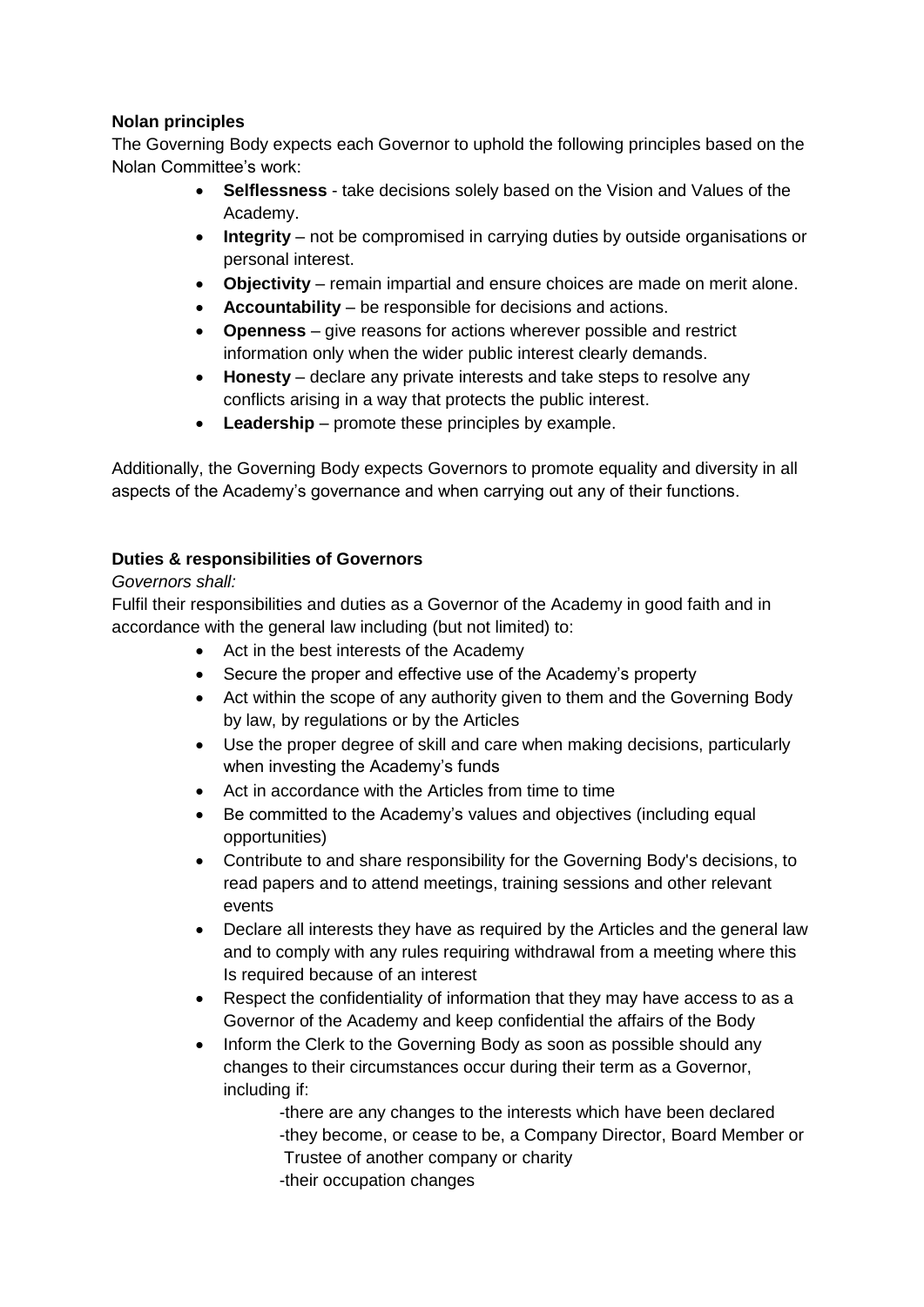-they move house -they become employed by the Academy -their connection with the council (if any) changes

### **Breaches of the Code**

Every Governor is under a duty to report any breach of this code or any grounds for believing that a breach of the code has occurred to the chair (and if the allegation is about the chair, to the vice-chair).

Failing to report a breach of the code is itself a breach of this code.

Any breach of this code will be treated extremely seriously by both the Governing Body and the Academy and may result in suspension or removal from the Governing Body.

In the event of a breach of this code each Governor agrees to participate fully in any investigations procedure instigated by the Governing Body and to abide by any sanction that may be imposed on them by the Body for such breach.

### **Review**

The Headteacher will be responsible for ensuring that this Code of Conduct is kept under review.